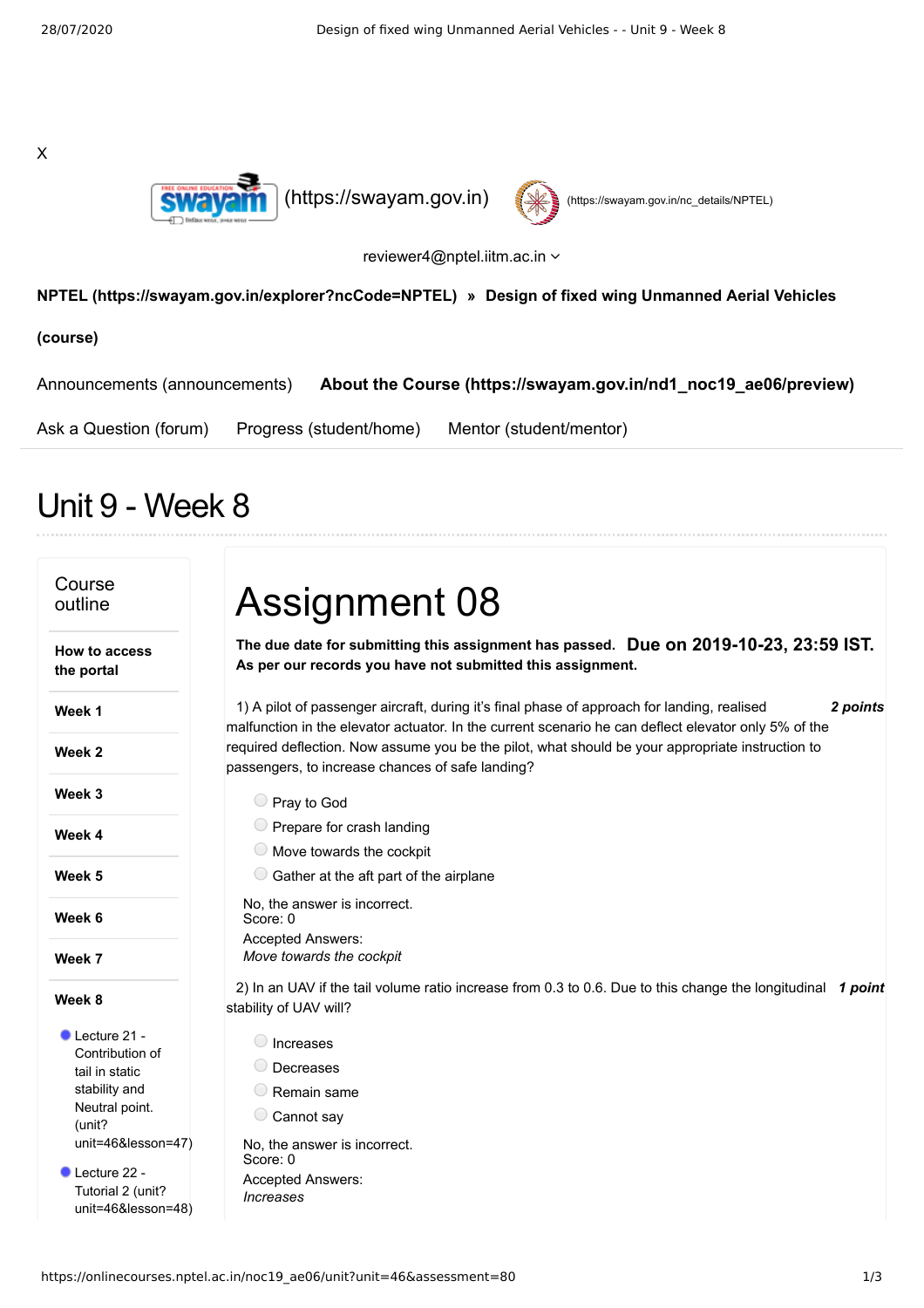**Quiz :**

**Text**

- **Transcription** Lecture 23 -Tutorial 3 (unit? [unit=46&lesson=49\)](https://onlinecourses.nptel.ac.in/noc19_ae06/unit?unit=46&lesson=49) **Assignment 08 [\(assessment?](https://onlinecourses.nptel.ac.in/noc19_ae06/assessment?name=80) name=80)** Assignments for Practice (unit? [unit=46&lesson=81\)](https://onlinecourses.nptel.ac.in/noc19_ae06/unit?unit=46&lesson=81) Feedback For Week 8 (unit? [unit=46&lesson=83\)](https://onlinecourses.nptel.ac.in/noc19_ae06/unit?unit=46&lesson=83) Assignment 08 Solution (unit? [unit=46&lesson=84\)](https://onlinecourses.nptel.ac.in/noc19_ae06/unit?unit=46&lesson=84) 3) *1 point* Which one is correct about neutral point of UAV? 4) During a flight if the elevator is deflected with a certain -ve angle, how this will affect the **1 point** 5) In an aircraft without changing any other dimensions the tail setting angle is decrease by 6 **1 point** 6) *1 point* Which condition holds to trim the Stable UAV at zero angle of attack? Score: 0<br>
Accepted Answers:<br>  $C_{m_{\alpha}} < 0, C_{m_0} = 0$ <br>
7) For a static stability level ( slope of  $C_m$  versus  $C_L$  curve is  $-0.10$ ) and the pitching moment 1 point  $\bigcirc$  Neutral point does not depend upon the location of centre of gravity  $\bigcirc$  Neutral point depends upon the location of centre of gravity  $\bigcirc$  Neutral point depend upon the location of centre of pressure None of these No, the answer is incorrect. Score: 0 Accepted Answers: *Neutral point does not depend upon the location of centre of gravity* longitudinal stability of aircraft? O Increases Decreases Unchanged Cannot say No, the answer is incorrect. Score: 0 Accepted Answers: *Unchanged* degrees. Due to this change the longitudinal stability of aircraft will? O Increases O Decreases Remain same C Cannot say No, the answer is incorrect. Score: 0 Accepted Answers: *Remain same* No, the answer is incorrect. Score: 0 Accepted Answers: coefficient at zero lift is equal to 0.05, the trim lift co-efficient will be?  $C_{m_{\alpha}} \ge 0, C_{m_0} = 0$  $C_{m_{\alpha}} \le 0, C_{m_0} = 0$  $C_{m_{\alpha}} < 0, C_{m_0} > 0$  $C_{m_{\alpha}} < 0, C_{m_0} = 0$  $C_{m_{\infty}} < 0, C_{m_{\infty}} = 0$ 
	- $\bigcirc$  0.05  $\bigcirc$  0.01  $\bigcirc$  0.50